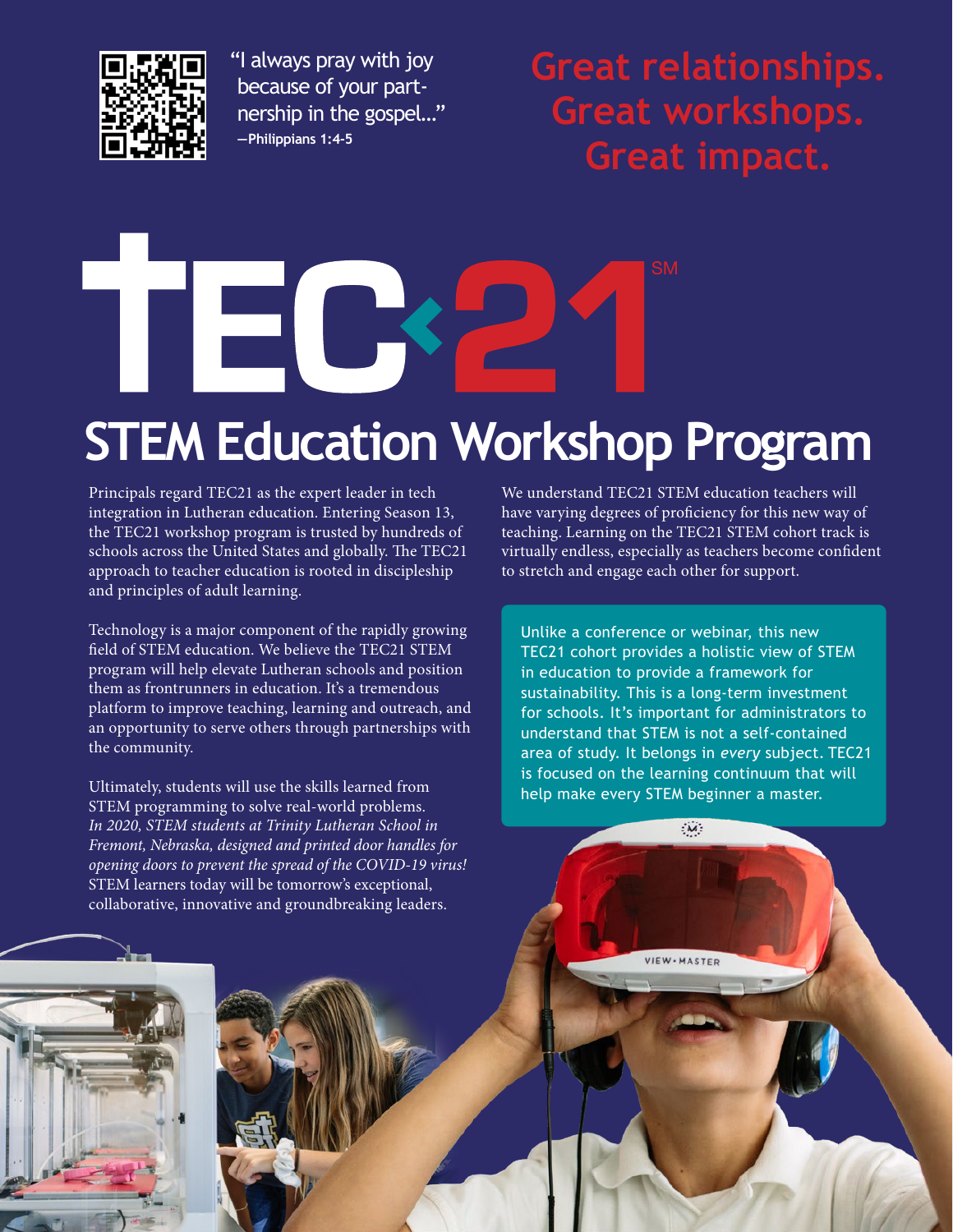

We believe the key to opening the hearts and minds of any learner is a fun, safe and trusting learning environment. We build relationships with our cohort participants to create a spirit of community and establish trust.

We believe there are five interrelated components of our workshop program that are critical to building, fostering and maintaining high-functioning teacher-learner cohorts. Each session includes experiences designed to help participants **CONNECT** and build relationships, **SHARE** resources and teaching and learning methodologies, **INSPIRE** one another to impact and enhance teacher and student learning, **GROW** in knowledge and best practices, and find tremendous **SUPPORT** as we encourage one another in our respective teaching ministries.

## **Tiered Pathway to Learn and Grow**

#### **Summer STEM Academy**

#### **2022** *(13.0 hours)*

**Monday, June 27—Wednesday, June 29** Trinity Lutheran School 1546 N. Luther Road Fremont, NE 68025

#### **2023** *(13.0 hours)*

**Monday, June 26—Wednesday, June 28** Trinity Lutheran School 1546 N. Luther Road Fremont, NE 68025

Our time will be focused on building personal learning plans and short- and long-term goals for each participant. Together, we'll create a repository of grade-specific lessons that cover each area of STEM. We'll investigate opportunities for participants to build in their own research to monitor the direct impact STEM interventions have on students. We'll look at how schools can explore and find the financial capital to sustain STEM instruction for years. We'll probe how the skills students will learn can be transferable to programs that directly impact the issues communities are trying to address.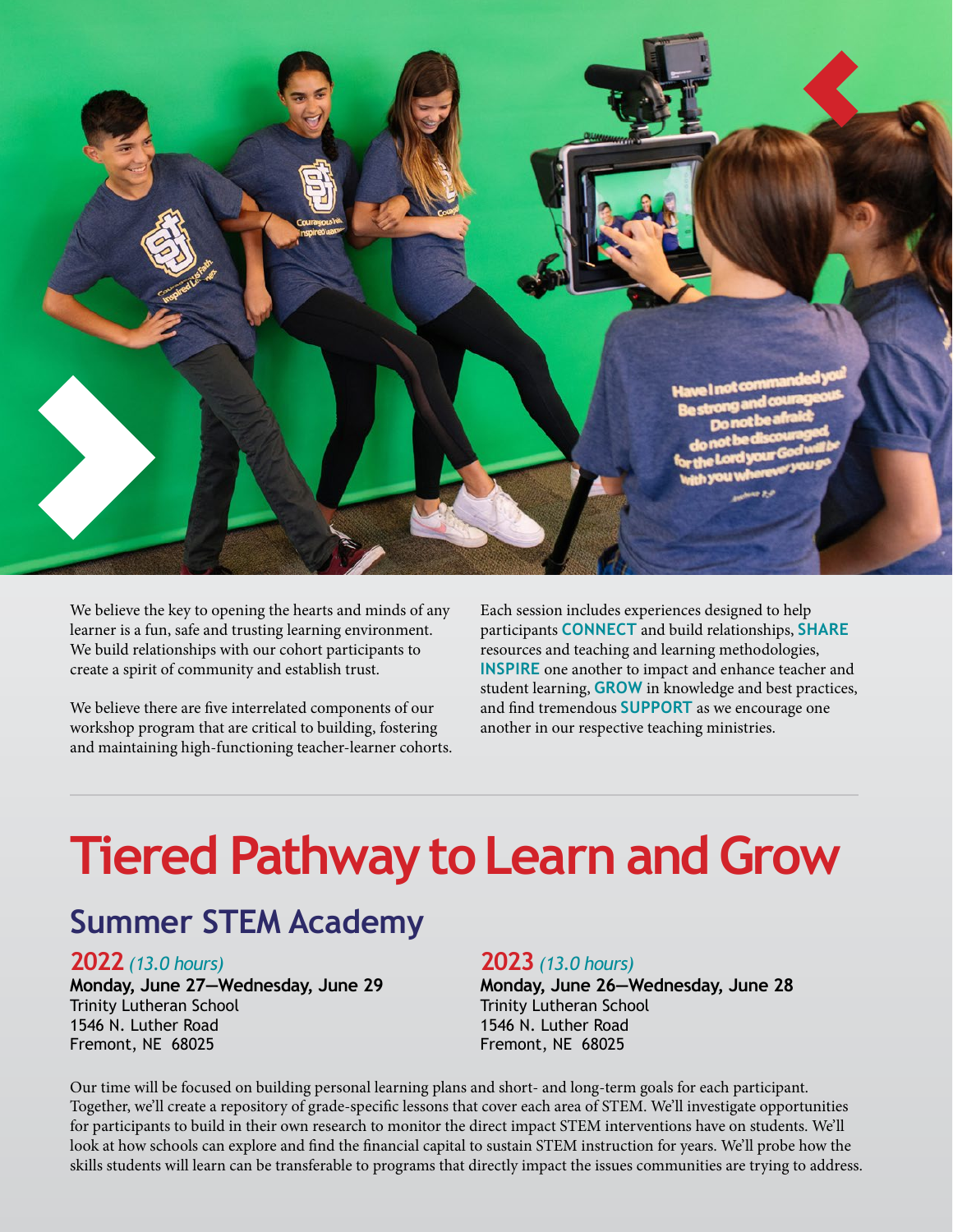#### **Monthly Virtual Sessions**

*(17.5 hours over seven monthly, 2.5-hour sessions)*

#### **September 2022 through April 2023**

*(one Thursday per month, excluding December)*

- Synchronous and asynchronous remote learning
- Training, equipping, encouragement and support
- Teachers connect digitally, spiritually and socially
- Supported development of participants' shortand long-term goals
- Dedicated project development time
- Ongoing accountability through virtual show and share of successes, misfires and progress reaching end goals
- Expert support for best-in-class implementation
- Scaffolding of lessons/sessions to allow educators to create a personalized, one-of-a-kind STEM training portfolio

### **Between-Session Support**

#### **Asynchronous:**

- TEC21 Educators Group on Facebook, connecting hundreds of workshop participants and a global team of TEC21 facilitators
- Ongoing support from the community/cohort
- Participants become supporters of the next season's cohorts
- Growing power in numbers, ideas and proof of concept
- Bi-weekly, one-on-one check-ins

#### **Synchronous:**

• One-on-one support from TEC21 facilitator, as requested by participants

### **One Low, One-Time Registration Fee \$1500/participant**